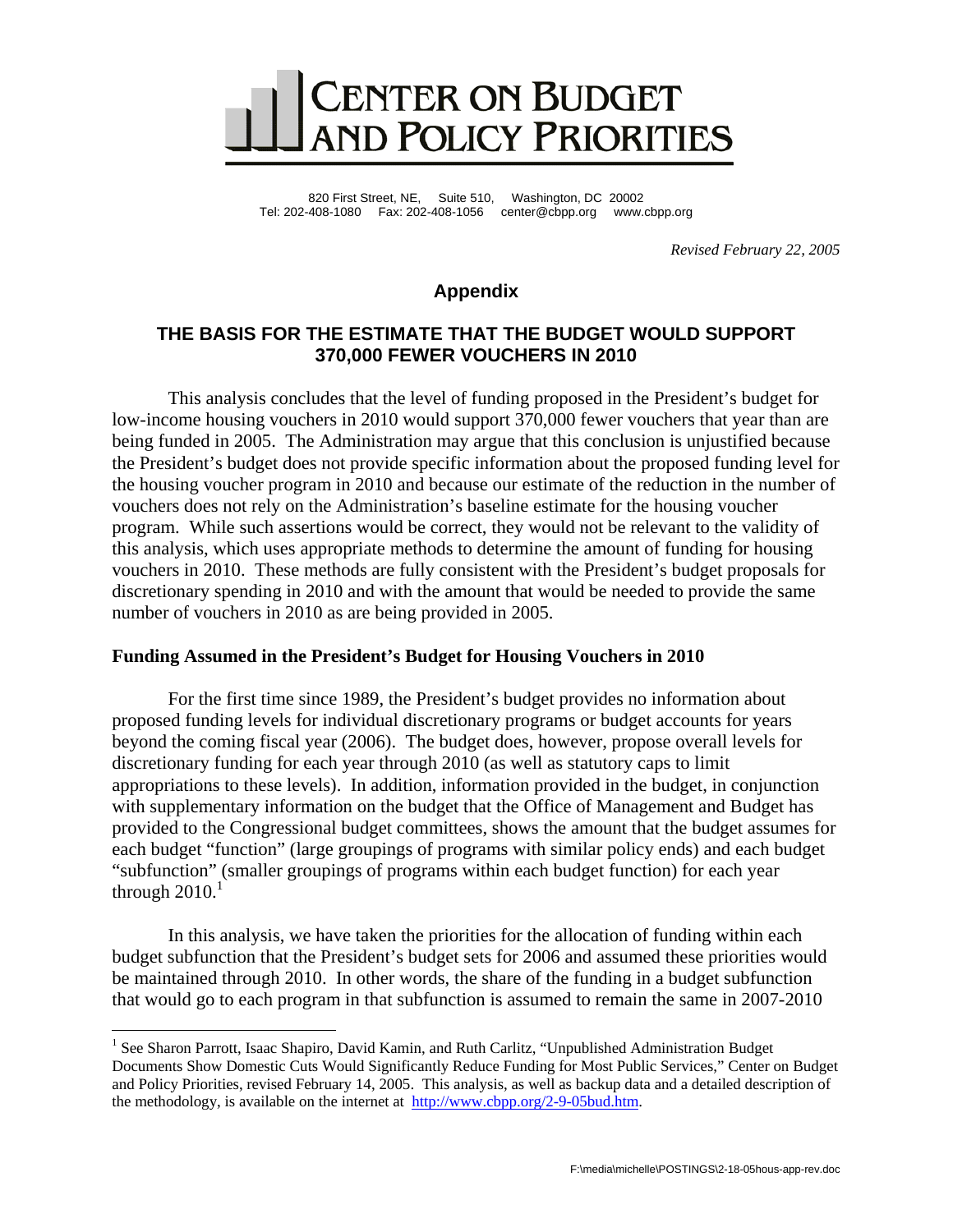as the share that the President's budget proposes for each program in 2006. (The Administration may argue this does not represent Administration policy, but in the absence of any information from the Administration about individual program funding after 2006, it is the most appropriate way to assess how the changes the budget shows in funding levels for each subfunction after 2006 would affect the programs within the subfunctions. The Administration may argue that a particular program would be more favored after 2006 than in 2006, but if so, the Administration would need to acknowledge that the share of funding going to another program within the same subfunction would have its share of the subfunction reduced.)

The Administration also may contend that overall funding levels shown for discretionary programs by budget function and subfunction for years after 2006 are meaningless because they are simply "formulaic." The Administration made that argument last year when confronted with the cuts in discretionary programs in years from 2006 through 2009 that were shown in the supplementary OMB budget documents issued in conjunction with the President's fiscal year 2005 budget. A memorandum sent last spring from the Director of OMB to federal agency heads, however, indicated that this argument was not valid. As the *Washington Post* reported last May, the OMB memorandum specifically directed agency heads to adhere to the discretionary program levels for fiscal year 2006 shown in the OMB budget documents when agencies prepared their budget for 2006.<sup>2</sup>

At this early date, no such "smoking memo" has been discovered that would disprove an Administration claim that the function and subfunction discretionary funding levels reflected in the new budget documents are merely "formulaic" and do not represent Administration policies. Such a claim, however, does not stand up well under scrutiny. The amounts that the new OMB budget documents show for each function and subfunction *do not appear to represent any discernible formula*.

For instance, the level of discretionary funding that the budget documents show for the Natural Resources and Environment function (function 300) drops by 2 percent (in nominal terms) between 2006 and 2010, but the funding level shown for General Science, Space, and Technology (function 250) increases by 5.8 percent. Even within a single function, the path of funding varies. Funding for Conduct of Foreign Affairs (subfunction 153) declines by 4 percent between 2006 and 2010, while funding for International Development and Humanitarian Assistance (subfunction 151) climbs by 18 percent. Perhaps most tellingly, funding for Other Advancement of Commerce (subfunction 376) suddenly more than doubles (from \$3.4 billion to \$7.3 billion) between 2009 and 2010, presumably to accommodate the increased funding the Census Bureau will need to carry out the 2010 census. It is hard to imagine a formula that could produce these results.

## **Amount Needed in 2010 to Fund the Same Number of Vouchers as in 2005**

 $\overline{a}$ 

After estimating the level of funding assumed in the President's budget for the housing voucher program in 2010, we calculated the effect that this funding level would have on families that rely on vouchers for affordable housing. We did not use OMB's baseline projections for this

 $2^2$  See, David Kamin, Richard Kogan, and Bob Greenstein, "Administration Memo Confirms Plans for Budget Cuts in Many Domestic Discretionary Programs in 2006," Center on Budget and Policy Priorities, Revised June 1, 2004.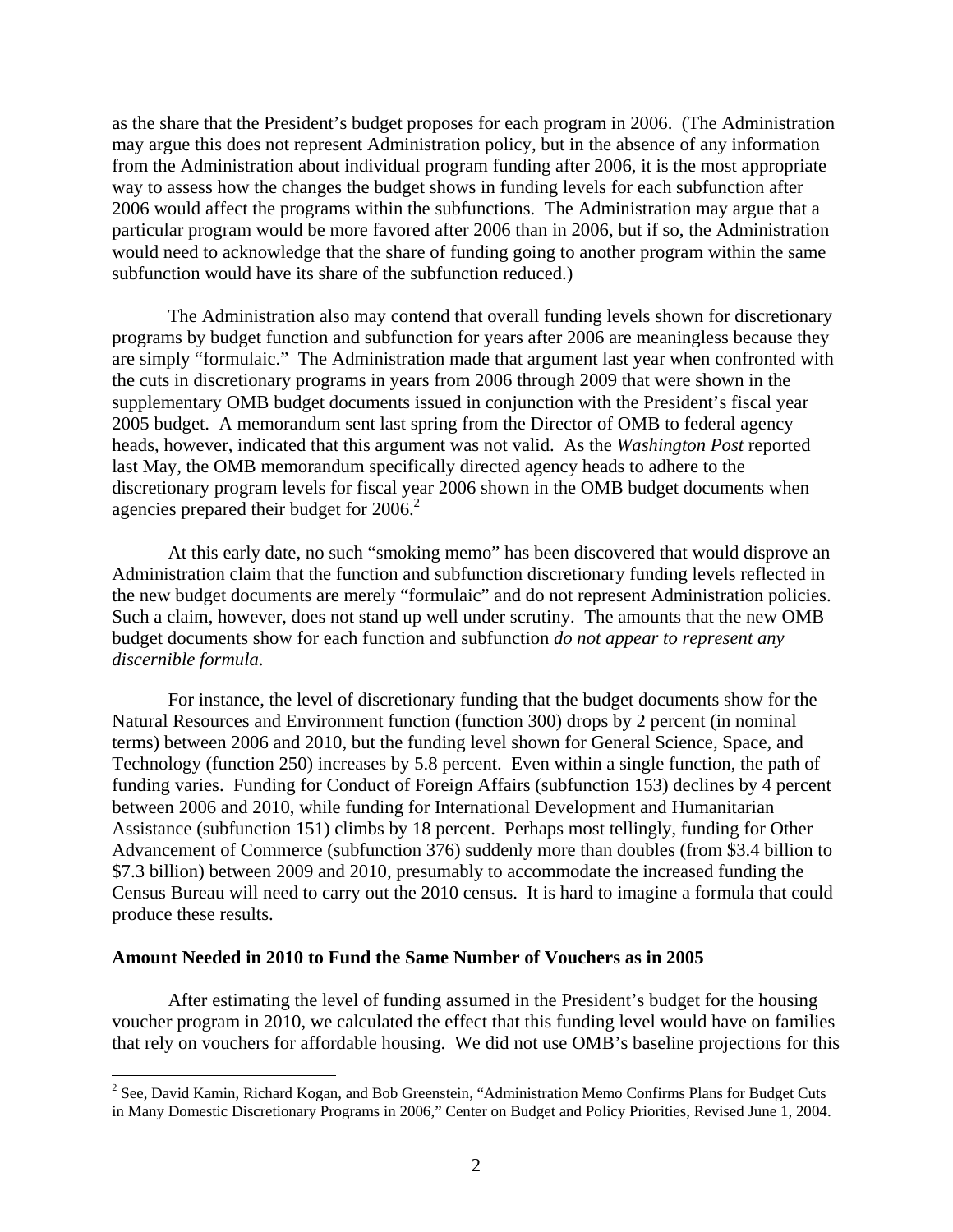purpose because, in the case of housing vouchers, the baseline does not accurately reflect the cost of maintaining the current level of activity. There are two reasons for this, both related to the baseline rule that tells OMB and the Congressional Budget Office to set baseline discretionary funding levels for future years by assuming that the same level of funding provided for each program in the current year will be provided for that program in future years, generally with an adjustment only to account for overall inflation.

The first reason that the OMB baseline is not the appropriate standard to use here relates to how the baseline treats rescissions of funds appropriated for a prior year but never spent. The baseline amount for a program in a future year is the *net* level of funding for that program in the current year, adjusted for inflation. For example, if \$2 billion is appropriated for a program in 2005 and a \$1 billion rescission of funds provided for that program in a prior year also is enacted in 2005 the net funding for the program in 2005 will be considered to be \$1 billion. Yet \$2 billion will actually be made available for program activities, and \$2 billion, adjusted for inflation, is the amount that will be needed in future years to maintain the same level of services under the program. If the operations of a program are such that rescissions of roughly the same amount can be made every year, using a baseline projection that effectively assumes that the same amount of unused funding from prior years will be rescinded in every future year will not present a problem; the future rescissions will partially offset the future appropriations needed to maintain program services and will bring the program's net funding down to the level that the baseline assumes. But if future rescissions are *not* possible because there will be no unused funds from prior years left to rescind, then this way of setting the baseline will lead to an understatement of the cost in future years of maintaining services in the program.

The housing voucher program represents a case where the baseline rule under which rescissions made in the current year are mechanically assumed to be repeated in every future year leads to an understatement of future funding needs. The *net* funding level in 2005 for Section 8 housing assistance (including both the voucher program and a separate "project-based" housing assistance program) is \$18.5 billion, but this includes a rescission of prior-year funding of \$1.6 billion. In other words, the actual amount made available for Section 8 in 2005 is \$20.1 billion, but the net funding level is considered to be \$18.5 billion because of the rescission of \$1.6 billion of unused prior-year funds. OMB's baseline simply projects the \$18.5 billion, with an adjustment for inflation, into future years.

This means that the baseline, which is supposed to represent the level of funding needed to continue providing the same services in future years, implicitly assumes that large rescissions will be made in every future year. However, according to the President's 2005 budget, no unspent Section 8 funds from prior years will be available to rescind after 2008. Without the rescission that the OMB baseline implicitly assumes will occur again in 2010, the \$20.4 billion in net funding that the OMB baseline includes for Section 8 in 2010 will fall well short of the amount needed to support the same number of vouchers as in 2005.

The second problem with using the conventional baseline in assessing voucher funding needs in 2010 is that the baseline rules call for using two standard measures of inflation in projecting discretionary spending needs. The employment cost index is used to inflate amounts used for federal personnel costs. The GDP price index is used to inflate all other amounts, including funding for the housing voucher program. The Administration estimates that the GDP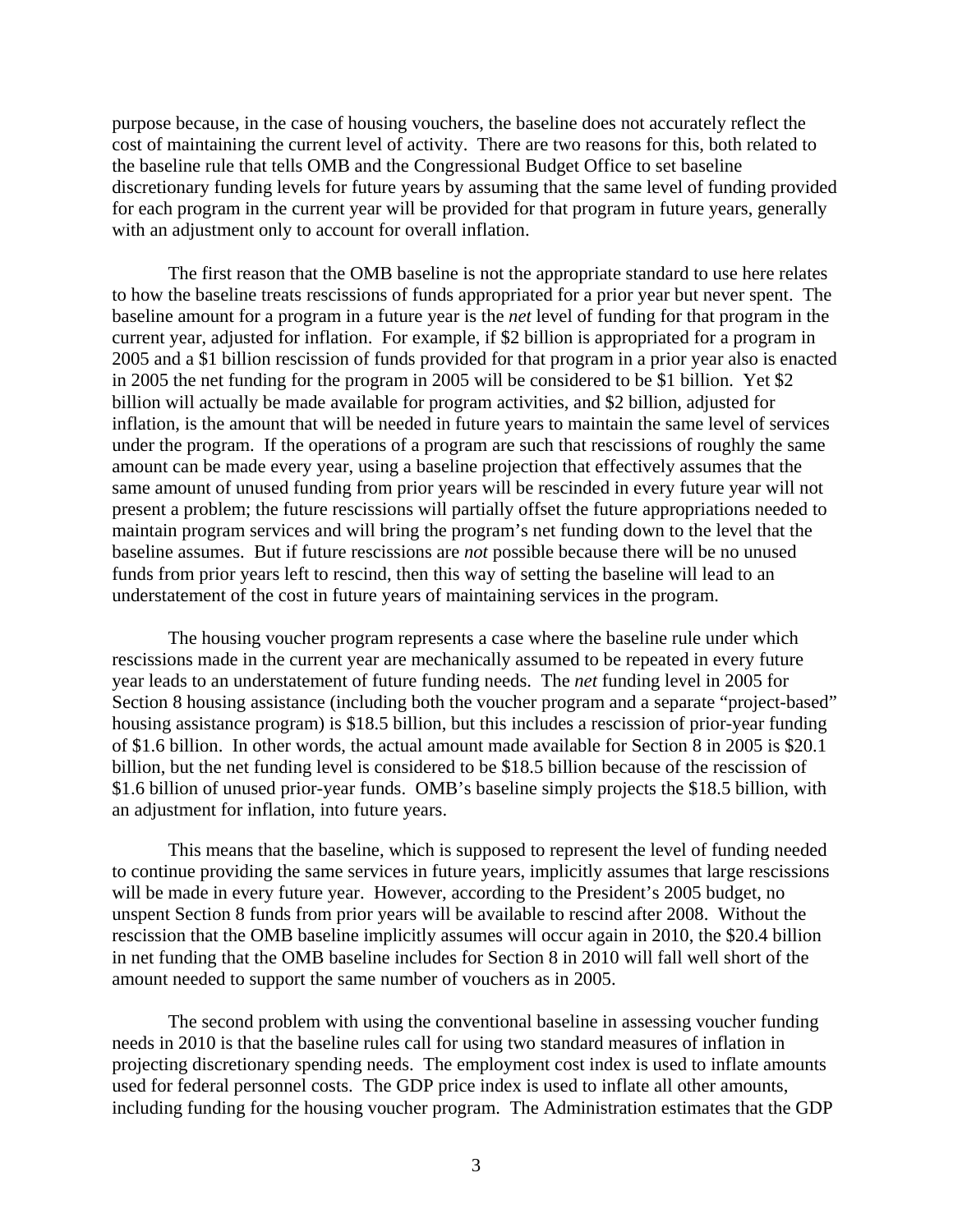price index will increase at an average rate of 2.1 percent a year between 2005 and 2010. According to CBO, however, the average cost of a housing voucher will go up somewhat faster than that, at an average annual rate of about 2.7 percent. The reason for this difference stems largely from the growing gap between market rents and the incomes of low-income families.

Because OMB follows the baseline rules in assuming that large rescissions of prior-year funding can be achieved in every year and also uses the GDP price index to inflate 2005 funding levels, its baseline projection of funding for the housing voucher program in 2010 substantially understates the level of funding that actually will be needed in 2010 to provide the same number of vouchers as in 2005.

This analysis uses an estimate of the amount needed in 2010 that is calculated in a way much more appropriate for the housing voucher program. To do that, we calculated how much it would cost to provide the same number of vouchers in 2010 as were funded in 2005. Based on an analysis of HUD lists of the funding levels provided to state and local housing agencies in 2005 and a separate HUD database that contains data submitted by housing agencies on the number of vouchers they administer that were in use and the cost of those vouchers, we estimate that HUD provided housing agencies with renewal funding for 1,949,458 vouchers for fiscal year 2005 and that the average cost per voucher (including the cost of the voucher subsidy, but not the fee paid to the state or local agency administering the voucher to cover administrative costs) at which these vouchers are being funded in 2005 is \$6,805. HUD estimates that an additional 23,813 new vouchers will be issued in 2005 to households that lose assistance under other federal housing assistance programs. These "tenant-protection" vouchers will be funded out of a separate tenant protection voucher account in 2005, but after 2005, they must be funded under the regular voucher program.

To calculate the level of funding needed to provide the same number of vouchers in 2010, we took the \$6,805 per-voucher cost in 2005 and inflated it by 14.1 percent (about 2.7 percent per year), the Congressional Budget Office estimate of the rate at which costs per voucher will grow from 2005 to 2010. This results in a 2010 cost per voucher of \$7,764. We then multiplied the 23,813 tenant protection vouchers that will be issued in 2005 by 96 percent, which is the percentage of authorized vouchers in use in 2004. We added the result (22,860 vouchers) to the 1,949,458 vouchers that otherwise will be funded in 2005. This produces a total of 1,972,318 vouchers that will need support in 2010 to maintain the same number of vouchers.<sup>3</sup> We multiplied the 1,972,318 vouchers by the estimated per-voucher cost of \$7,764 in 2010, producing a total funding need of \$15.313 billion. This is the estimate of the funding needed in 2010 to support the same number of vouchers as are being funded in 2005.

This funding level was compared to the amount that the Administration's budget is estimated to include for voucher subsidies in 2010 (based on the funding level that the budget documents show for the housing assistance subfunction in 2010 and the proportion of funding in

 $\overline{a}$ 

 $3$  Each year (even when adequate funding is available) some authorized vouchers are not used, often because families issued a voucher are unable to find an apartment where they can use their voucher. Because of inadequate funding, the 1,949,458 renewal vouchers funded in 2005 is significantly below both the number of vouchers actually in use according to the latest HUD data used in our analysis (covering May-July 2004) and 96 percent of authorized vouchers requiring renewal, so we did not further reduce this number based on CBO's estimated 2010 utilization rate of 96 percent.